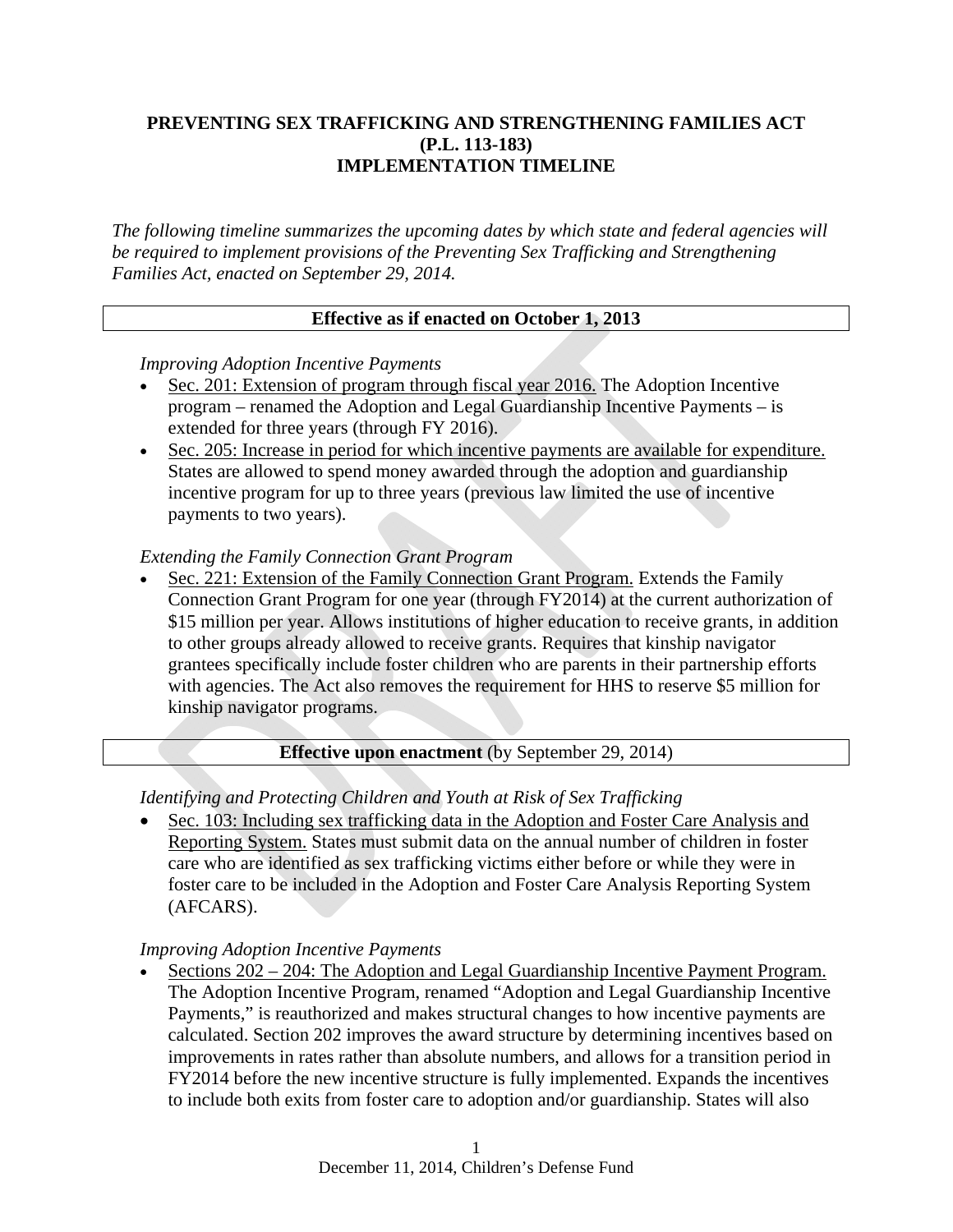have the ability to earn additional incentives for timely adoptions (where the adoption is finalized in less than 24 months) if extra funds are available. Sec. 204 clarifies that states must use the adoption and guardianship incentive payments to supplement – not supplant – other funds (federal or non-federal) already being used for services under Titles IV-E or IV-B of the Social Security Act.

- Sec. 206: State report on calculation and use of savings resulting from the phase-out of eligibility requirements for adoption assistance; requirement to spend at least 30 percent of savings on certain services. Based on the *Fostering Connections to Success and Increasing Adoptions Act of 2008* (P.L. 110-351), which began delinking federal adoption assistance payments from the AFDC income eligibility requirements, states are required to calculate and report savings resulting from this change, and how these savings are being reinvested in child welfare programs. States are required to spend at least 30 percent of these savings on post-adoption services, post-guardianship services, and services to prevent foster care (with at least two-thirds of this 30 percent being spent on post-adoption or post-guardianship services). For fiscal year 2014, states receive an amount equal to half the sum of the total award based on the old incentive structure (improvements based on absolute numbers, adoptions only) and the total award under the new structure and categories.
- Sec. 207: Preservation of eligibility for kinship guardianship assistance payments with a successor guardian. Children who are receiving Title IV-E Guardianship Assistance Program can continue receiving such payments in the event that their legal guardian dies or is no longer able to care and they are placed with a successor guardian.
- Sec. 208: Data collection on adoption and legal guardianship disruption and dissolution. HHS is required to provide regulations to states on collecting data on children who enter into foster care from a dissolved or disrupted adoption or guardianship placement. The regulations require each state to collect and report the number of children who enter foster care under supervision of the state after finalization of an adoption or legal guardianship.
- Sec. 209: Encouraging the placement of children in foster care with siblings. Ensures that when a child is removed from their home that agencies also notify all parents of siblings to the child (where the parent has legal custody of the sibling) within 30 days after the removal of a child from the custody of the parent(s).

## **Effective 1 year after enactment** (by September 29, 2015)

# *Identifying and Protecting Children and Youth at Risk of Sex Trafficking*

- Sec. 101: Identifying, documenting, and determining services for children and youth at risk of sex trafficking. States must demonstrate that they have: 1) consulted with other specified agencies having experience with at risk youth and; 2) developed policies and procedures (including caseworker training) to identify, document, and determine appropriate services for children or youth in the placement, care or supervision of the state who are victims of sex trafficking or at risk of becoming a sex trafficking victim. States also have the option to extend services to youth under age 26 who were or were never in foster care.
- Sec. 104: Locating and responding to children who run away from foster care. Requires states to develop and implement plans to expeditiously locate any child missing from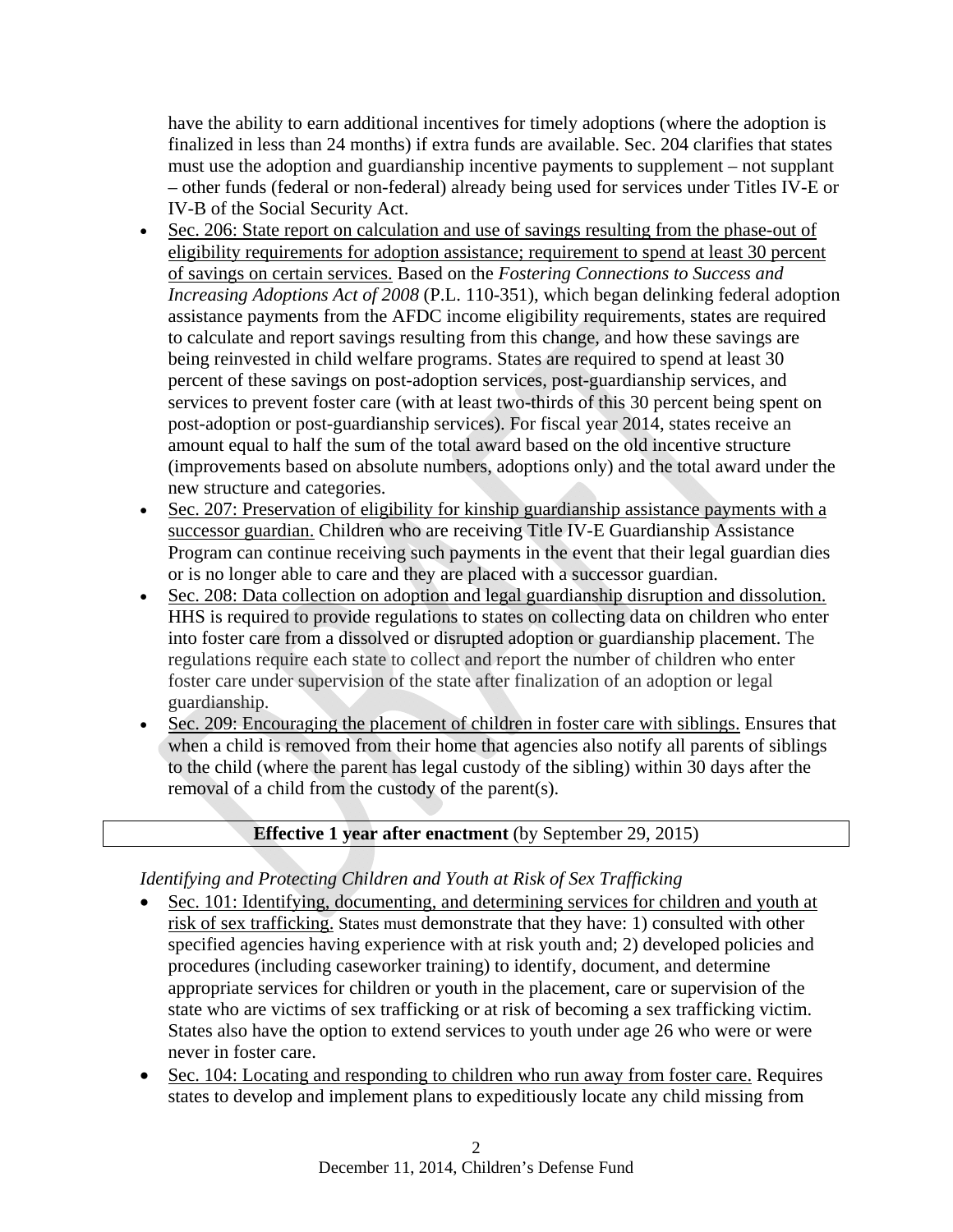foster care; determine the primary factors that contribute to the child's running away or being absent from foster care; and determine the child's experiences while absent from foster care, including screening whether the child was a victim of sex trafficking.

## *Improving Opportunities for Children in Foster Care and Supporting Permanency*

- Sec. 111: Supporting normalcy for children in foster care. States must implement a "reasonable and prudent parent standard" allowing foster parents to make more day-today decisions for youth in their care.
- Sec. 112: Improving another planned living arrangement as a permanency option. Prohibits the use of "Another Planned Permanent Living Arrangement" (APPLA) as a permanency goal for all children in foster care under age 16, and additional requirements on the agency to ensure that youth ages 16 and older with an APPLA permanency goal are appropriately placed in APPLA. (For children in foster care under the responsibility of an Indian tribe, tribal organization or tribal consortium, the APPLA changes will not apply until three years after enactment of this Act.)
- Sec. 113: Empowering foster children age 14 and older in the development of their own case plan and transition planning for a successful adulthood. Youth in foster care age 14 or older must be consulted in the development of their own case plan, including selecting two trusted adults to be part of the permanency planning team (state has the ability to reject an individual selected if there is good reason to believe they would not act in the best interest of the child), and would receive a list of their rights while in foster care regarding education, health, visitation, court participation, and other matters. Youth ages 14 and older must also receive a free annual credit report and help resolving any inaccuracies.
- Sec. 114: Ensuring foster children have a birth certificate, social security card, health insurance information, medical records, and a driver's license or equivalent state-issued identification card. To better equip former foster youth for success as adults, States must ensure youth who age out of foster care at age 18 (or older in states that extend foster care assistance), and who have spent at least six months in care, are provided the following when they leave foster care: a birth certificate, Social Security card, health insurance information, medical records, and a driver's license or State ID.

# *Improving Adoption Incentive Payments*

 Sec. 210: Effective dates. Moving forward, all incentive awards will be calculated using the new law's methodology (incentives based on improvements in *rates* rather than *numbers*) and incentive categories laid out in section 202 (including both guardianship and adoption).

# **Effective 2 years after enactment** (by September 29, 2016)

# *Identifying and Protecting Children and Youth at Risk of Sex Trafficking*

• Sec. 101: Identifying, documenting, and determining services for children and youth at risk of sex trafficking. States must demonstrate to HHS that the state is implementing the policies and procedures that were developed in year 1 of enactment (refer back to Sec 101 in previous section).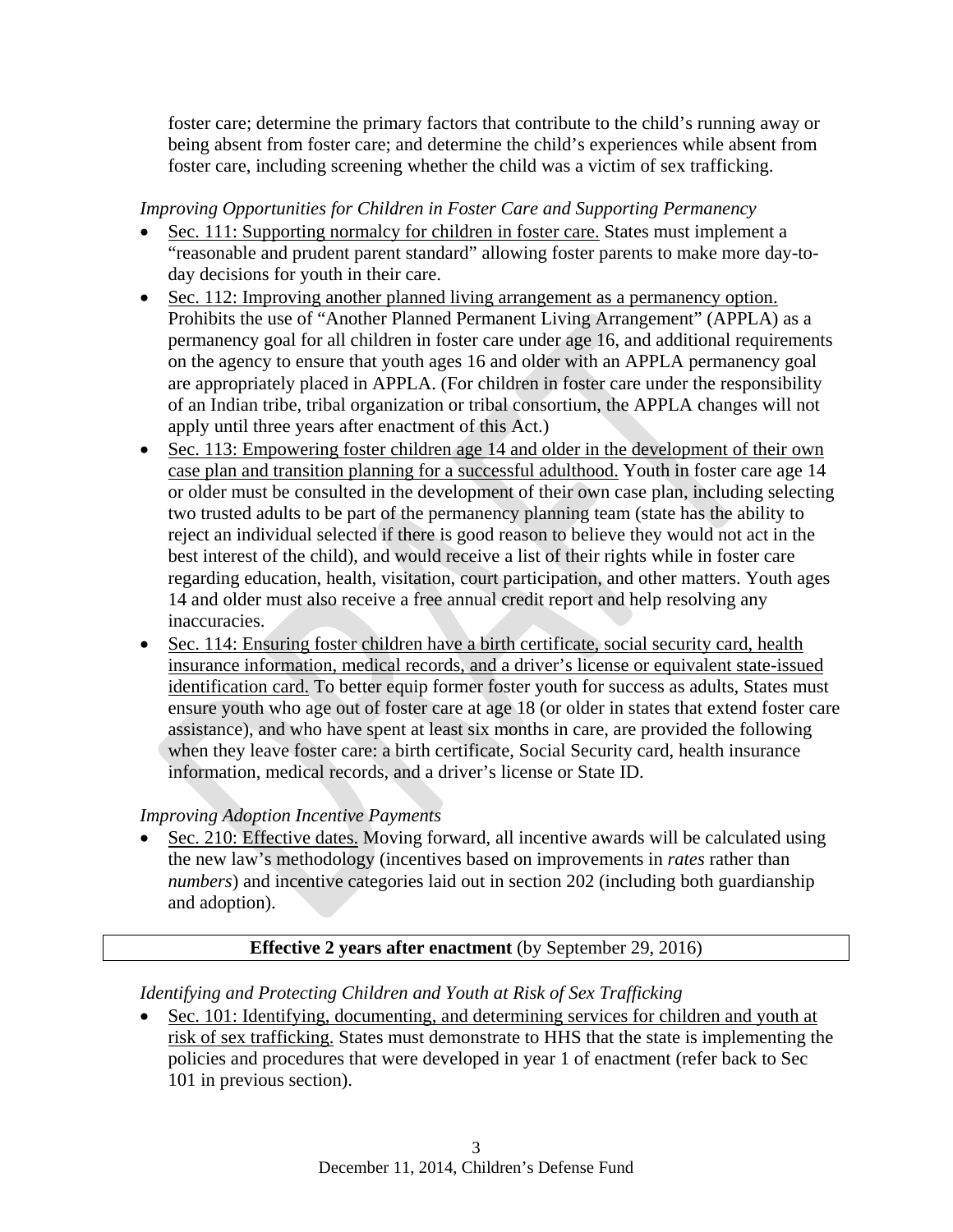- Sec. 102: Reporting instances of trafficking. States must report immediately to law enforcement – within 24 hours – after receiving information on a child or youth who was identified as being a sex trafficking victim.
- Sec. 104: Locating and responding to children who run away from foster care. States must also report within 24 hours of receiving information on missing or abducted children to the law enforcement authorities so that the information can be entered into the National Crime Information Center Database and the National Center for Missing and Exploited Children. (NCMEC).
- Sec. 105: Increasing information on children in foster care to prevent sex trafficking. HHS must report to Congress information on children who run away from foster care and their risk of becoming victims of sex trafficking; information on state efforts to provide specialized services, foster family homes, child care institutions, or other forms of placement for children who are sex trafficking victims; and information on state efforts to ensure children in foster care form and maintain long-lasting connections to caring adults, even when a child is placed under the supervision of a new caseworker.

## *Improving Opportunities for Children in Foster Care and Supporting Permanency*

- Sec. 113: Empowering foster children age 14 and older in the development of their own case plan and transition planning for a successful adulthood. HHS must report to Congress regarding the implementation of the amendments in Sec. 113. The report will include an analysis on how states are administering these requirements (permitting children ages 14 and older to select 2 members of their case planning team) and a description of best practices.
- Sec. 115: Information on children in foster care in annual reports using AFCARS data; consultation. HHS must annually report detailed information on children placed in a child care institution or other setting that is not a foster family home. Data must include the number of children in placements and their ages, the number and ages of children with a permanency goal of APPLA, the duration of the placements, the types of child care institutions used and the number of children residing in each such institution, any clinically diagnosed special needs of such children, services and treatment provided in these settings, and the number of children in foster care who are pregnant or parenting. HHS must also consult with states, child welfare organizations, and Congress on other issues to be analyzed and reported on using data from AFCARS and the National Youth in Transition Database.

## *National Advisory Committee*

• Sec. 121: Establishment of a National Advisory Committee on the Sex Trafficking of Children and Youth in the United States. HHS is required to establish and appoint up to 21 individuals to serve on a national advisory committee to advise HHS and the Attorney General on policies to improve the nation's response to sex trafficking of children.

## **Effective 3 years after enactment** (by September 29, 2017)

*Identifying and Protecting Children and Youth at Risk of Sex Trafficking* 

 Sec. 102: Reporting instances of trafficking. States must report annually to HHS the number of children and youth who are sex trafficking victims.